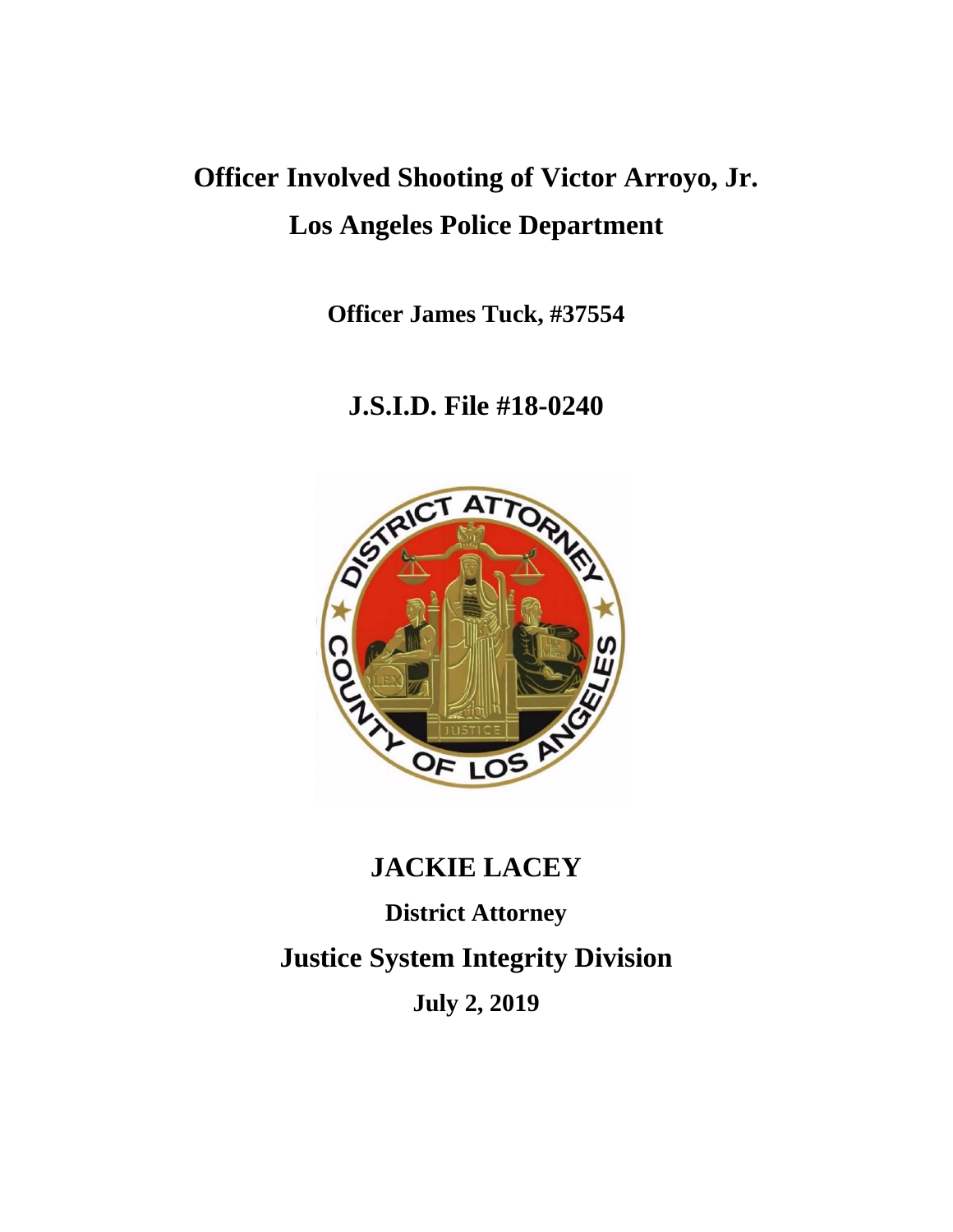#### **MEMORANDUM**

- TO: COMMANDER ROBERT E. MARINO Los Angeles Police Department Force Investigation Division 100 West First Street, Suite 431 Los Angeles, California 90012 FROM: **JUSTICE SYSTEM INTEGRITY DIVISION**  Los Angeles County District Attorney's Office SUBJECT: Officer Involved Shooting of Victor Arroyo, Jr. J.S.I.D. File #18-0240 F.I.D. File #F038-18
- DATE: July 2, 2019

The Justice System Integrity Division of the Los Angeles County District Attorney's Office has completed its review of the June 9, 2018, non-fatal shooting of Victor Arroyo, Jr. by Los Angeles Police Department (LAPD) Officer James Tuck. We find that Officer Tuck acted in lawful defense of others.

The District Attorney's Command Center was notified of this shooting on June 10, 2018, at 1:08 a.m. The District Attorney Response Team responded to the scene and was given a briefing and walk-through by Detective Luis Alarcon.

The following analysis is based on reports prepared by the LAPD Force Investigation Division and submitted to this office by Detectives Luis Alarcon and Jess Falk. The reports include photographs, audio-recorded interviews of witnesses, radio transmissions, and body worn video.

## **FACTUAL ANALYSIS**

#### **Introduction**

On June 9, 2018, Victor Arroyo, Jr. was attending a party at his residence and was intoxicated. Arroyo had animosity toward his brother-in-law, Genaro R., because he had moved into the residence with his wife and "ruined his senior year of high school." Arroyo drew a knife and stabbed Genaro R. in the neck. Family members rushed Genaro R. to the hospital and called 9-1-1.

At 11:40 p.m., LAPD broadcast an assault with a deadly weapon suspect "there now" and armed with a knife. Several officers, including Officer Tuck, responded and located Arroyo in his living room. Arroyo was armed with a kitchen knife and a screwdriver and was behaving erratically.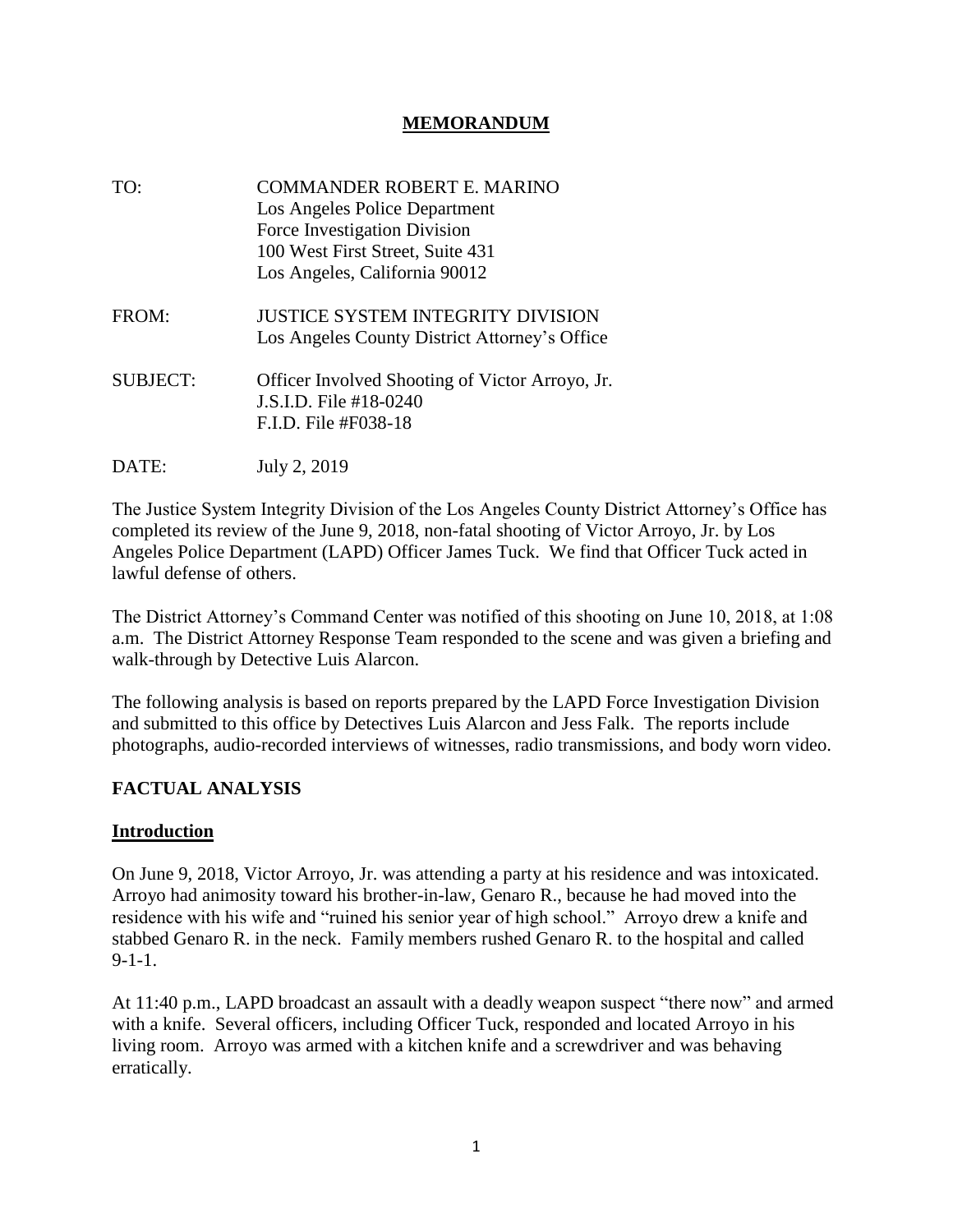Body worn video of Arroyo armed with a knife in his left hand, moments before the shooting, is shown below:



*Figure 1 – Body Worn Video of Arroyo Armed with a Knife in his Left Hand*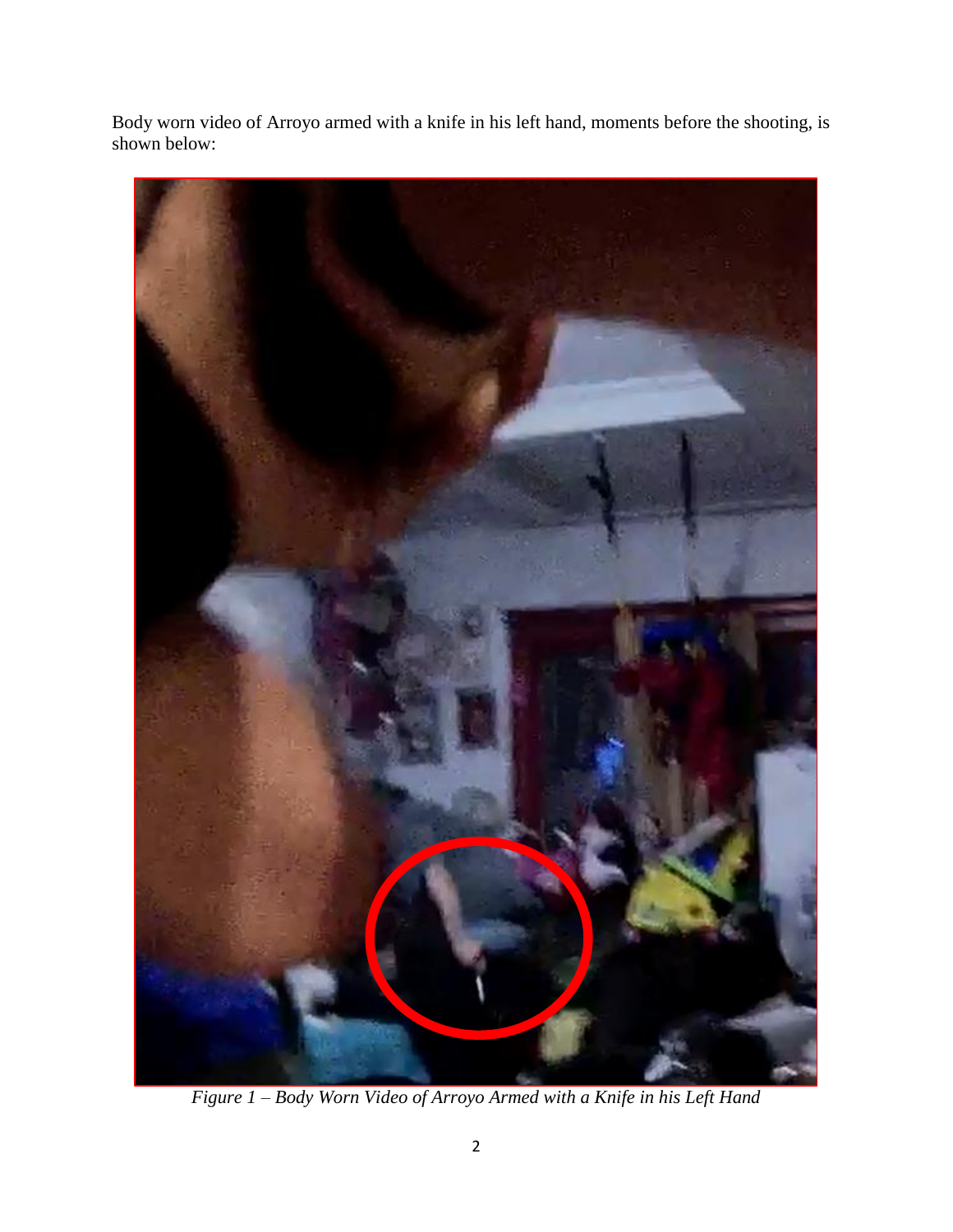Body worn video of Arroyo armed with a screwdriver in his right hand, during the attack, is shown below:



*Figure 2 – Body Worn Video of Arroyo Armed with a Screwdriver in his Right Hand*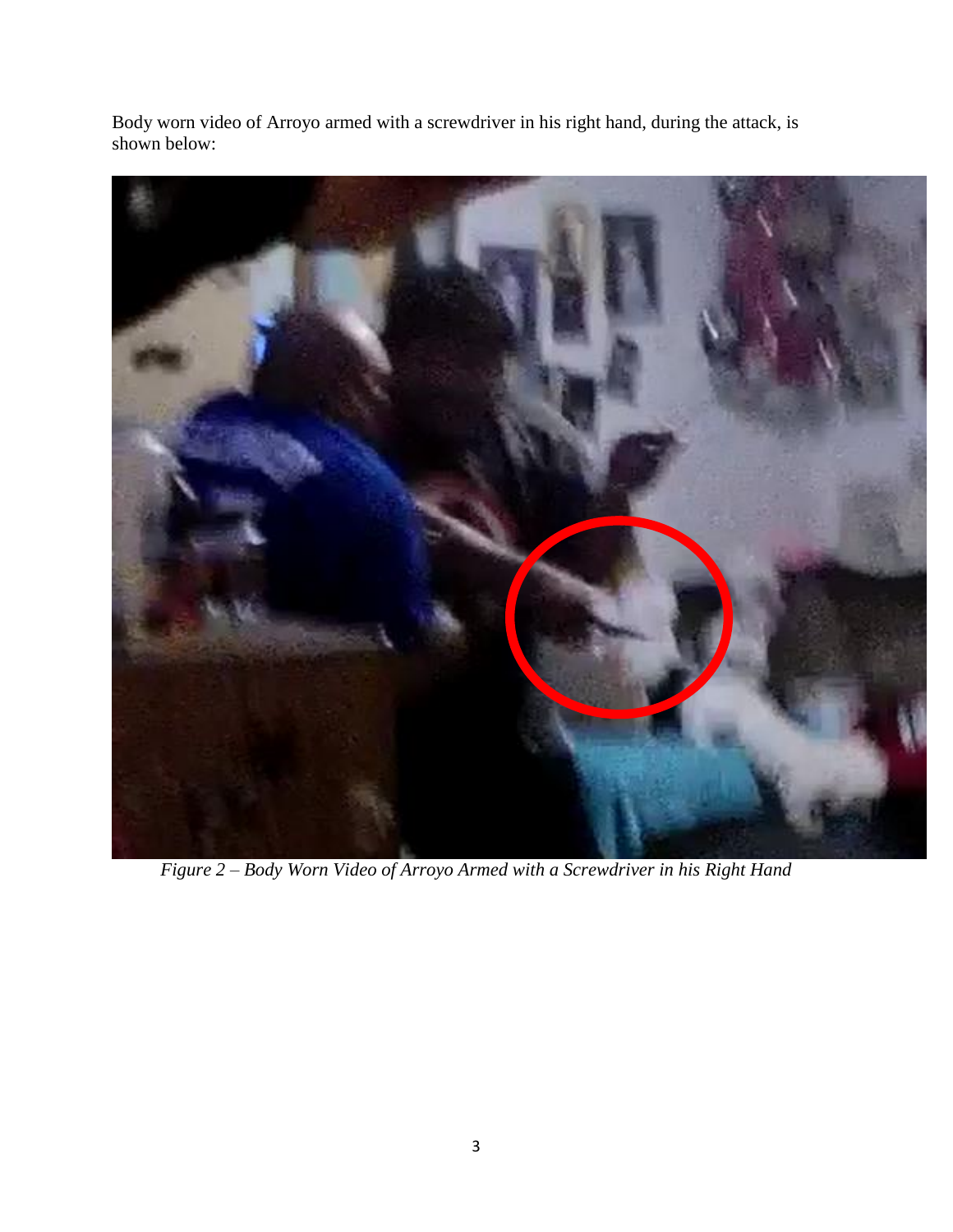As Arroyo's father attempted to calm him, officers ordered Arroyo to drop the knife and screwdriver but he did not comply. An officer fired less lethal beanbag rounds at Arroyo, but those were ineffective. Arroyo charged at his father with the knife in one hand and the screwdriver in the other. In response, Tuck fired his service weapon at Arroyo, injuring him. Body worn video of Arroyo's attack on his father with the knife and screwdriver is shown below:



*Figure 3- Photo of Arroyo Attacking His Father with a Knife and Screwdriver.*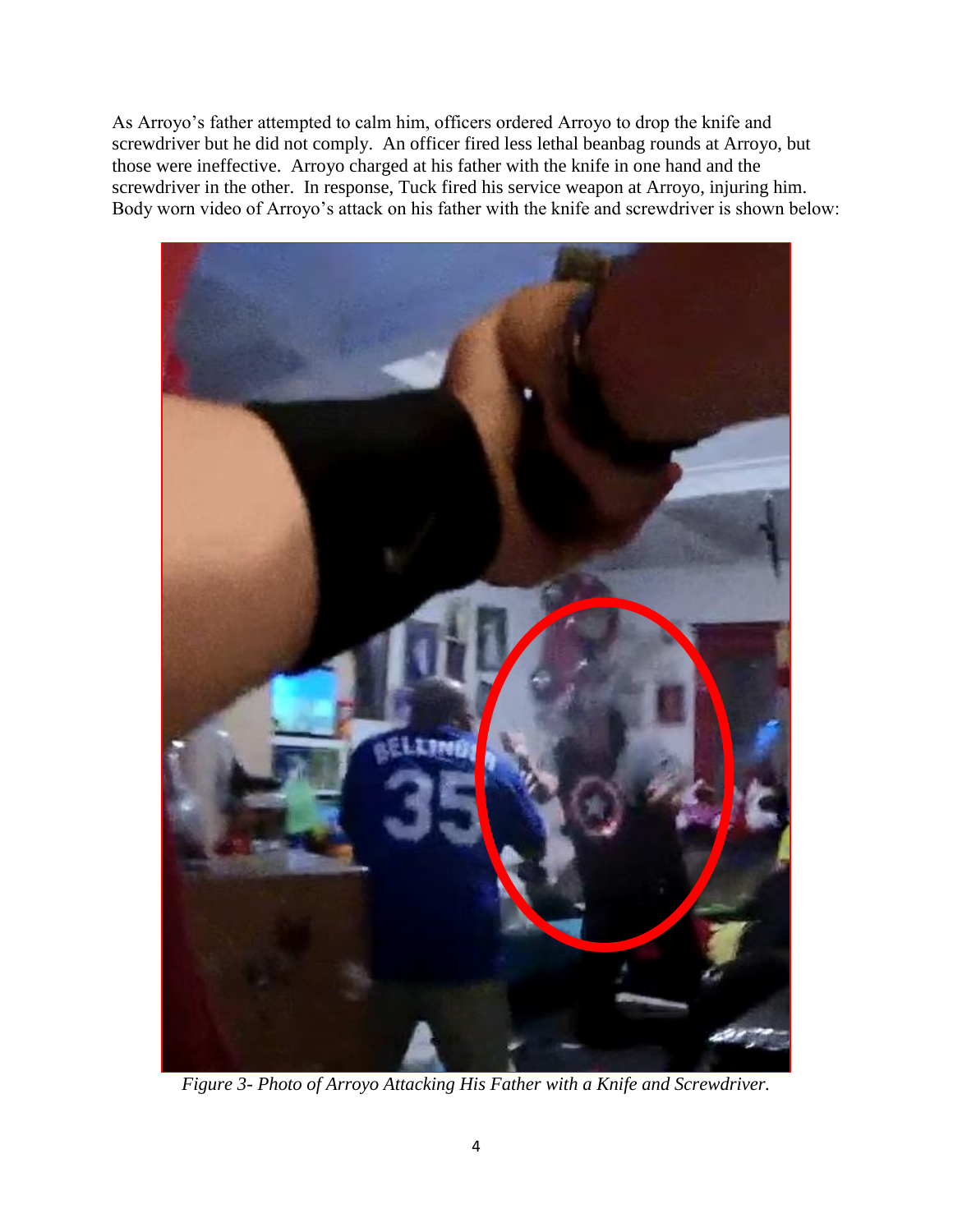Arroyo survived his injuries. Based upon his actions, this office charged Arroyo in case number BA468758 with the attempted murder of Genaro R. and five counts of assault with a deadly weapon on other family members. That case is pending mental health proceedings pursuant to Penal Code section 1368.

## **Statement of Victor Arroyo, Jr.**

Arroyo believes he consumed about fifteen beers at a graduation party before going to his apartment. Arroyo was mad at Genaro R. for moving in with his sister. He swung a kitchen knife four times at Genaro R. He returned to his residence with two knives in his hands. He was confronted by Salvador S. and then knocked Lilli A. to the ground. Victor A. tried to get the knives from him. Officers arrived and shot him.

## **Statement of Genaro R.**

Genaro R. was at the residence and Arroyo had been drinking heavily. Arroyo intentionally bumped into Genaro R. and immediately "hit" him in the face three times. Genaro R. noticed he was bleeding heavily and learned later Arroyo stabbed him in the neck.

## **Statement of Lilli A.**

Lilli A. is Genaro R.'s wife and Arroyo's sister. Lilli A.'s sister screamed that Arroyo had just stabbed Genaro R. in the face. As family members rushed Genaro R. to the hospital, Lilli A. called 9-1-1. While on the phone, Arroyo tried to stab his father. Lilli A.'s uncle and father tried to calm Arroyo and asked him to drop the knife, but Arroyo attacked both of them. When Lilli A. told Arroyo to calm down, he attacked her with the knife. Arroyo also punched her in the face and head. She ran to her daughter as Arroyo chased her with the knife. The police arrived and ordered Arroyo to put the knife down. Then she heard gunshots.

## **Statement of Victor A., Sr.**

Arroyo had too much to drink, bumped into Genaro R., and hit him. Victor A. realized later that Arroyo stabbed Genaro R. Arroyo had a knife and Victor A. tried to disarm him. Lilli A. tried to calm Arroyo but Arroyo hit her. Arroyo armed himself with a screwdriver. The police arrived, ordered Arroyo to drop the knife and the screwdriver, and shot Arroyo as Victor A. was attempting to disarm Arroyo.

## **Statement of Nelly A.**

Nelly A. saw Arroyo punch Genaro R. She rushed Genaro R. to the hospital.

## **Statement of Salvador S.**

Salvador S. saw Victor A. trying to get a knife and a screwdriver away from Arroyo. Salvador S. was able to take a big knife away from Arroyo, but he armed himself with another knife and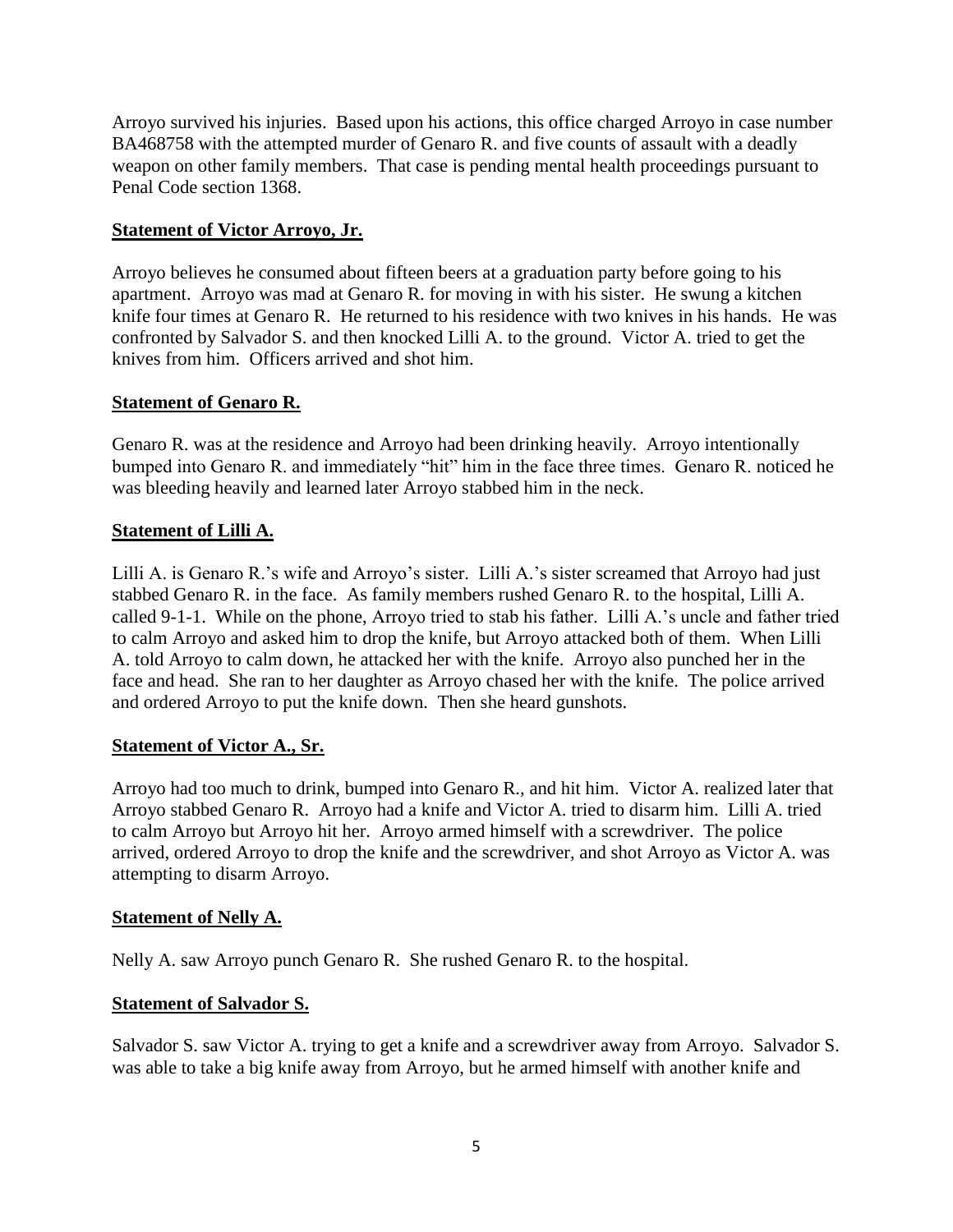attacked him. The police arrived and ordered Arroyo to drop the weapons. When Arroyo attacked Victor A., the police shot him.

#### **Statement of Officer Anthony Lanza**

Lanza arrived on scene and assisted in entering the Arroyos' residence. Tuck issued commands to Arroyo to drop his weapons. Arroyo had a knife in each hand while his father was attempting to calm him. Officers fired beanbag shots at Arroyo, which knocked him onto the couch. Arroyo got up and charged at the officers. He heard and saw two gunshots.

#### **Statement of Officer Cia-En Chen**

Chen arrived at the scene and he, Officer Carlos, and Tuck all ordered Arroyo to drop his knife. Arroyo did not comply. Carlos fired the beanbag shotgun until it was empty, moved out of the way, and Tuck fired his weapon twice.

#### **Statement of Officer Edward Artiaga**

Artiaga arrived and heard officers ordering Arroyo to put the knife down and he heard beanbag shots fired and then two gunshots.

#### **Statement of Officer Richard Wilson**

Wilson heard the beanbag shotgun being deployed, saw Arroyo walk toward officers while waving his arms in a stabbing motion with the knife, and heard two gunshots.

#### **Statement of Officer Vincent Carlos**

Carlos saw Arroyo carrying a knife and fighting with his father. Tuck ordered Arroyo to drop the knives. Carlos fired a beanbag shotgun at Arroyo, but it was ineffective. Arroyo was then shot and apprehended.

#### **Statement of Officer Damian Hernandez.**

Hernandez responded and saw Arroyo inside the apartment, carrying a knife and fighting with his father. The officers ordered him to drop the knife but he did not comply. Hernandez and Lanza took cover. Officers told Arroyo to drop the knife again. Arroyo came toward Lanza and Hernandez holding the knife above his shoulder in his right hand. An officer shot him with beanbags, but Arroyo continued toward the officers. Hernandez heard two gunshots and Arroyo dropped the knife.

#### **Statement of Officer Dominic Santiago**

Santiago arrived at the apartment complex with his partner, Officer Lopez. Santiago went to the roof to cover from there if needed. Once Arroyo was taken into custody, Santiago informed Lopez to go with the suspect in the ambulance. Santiago followed to USC Medical Center.